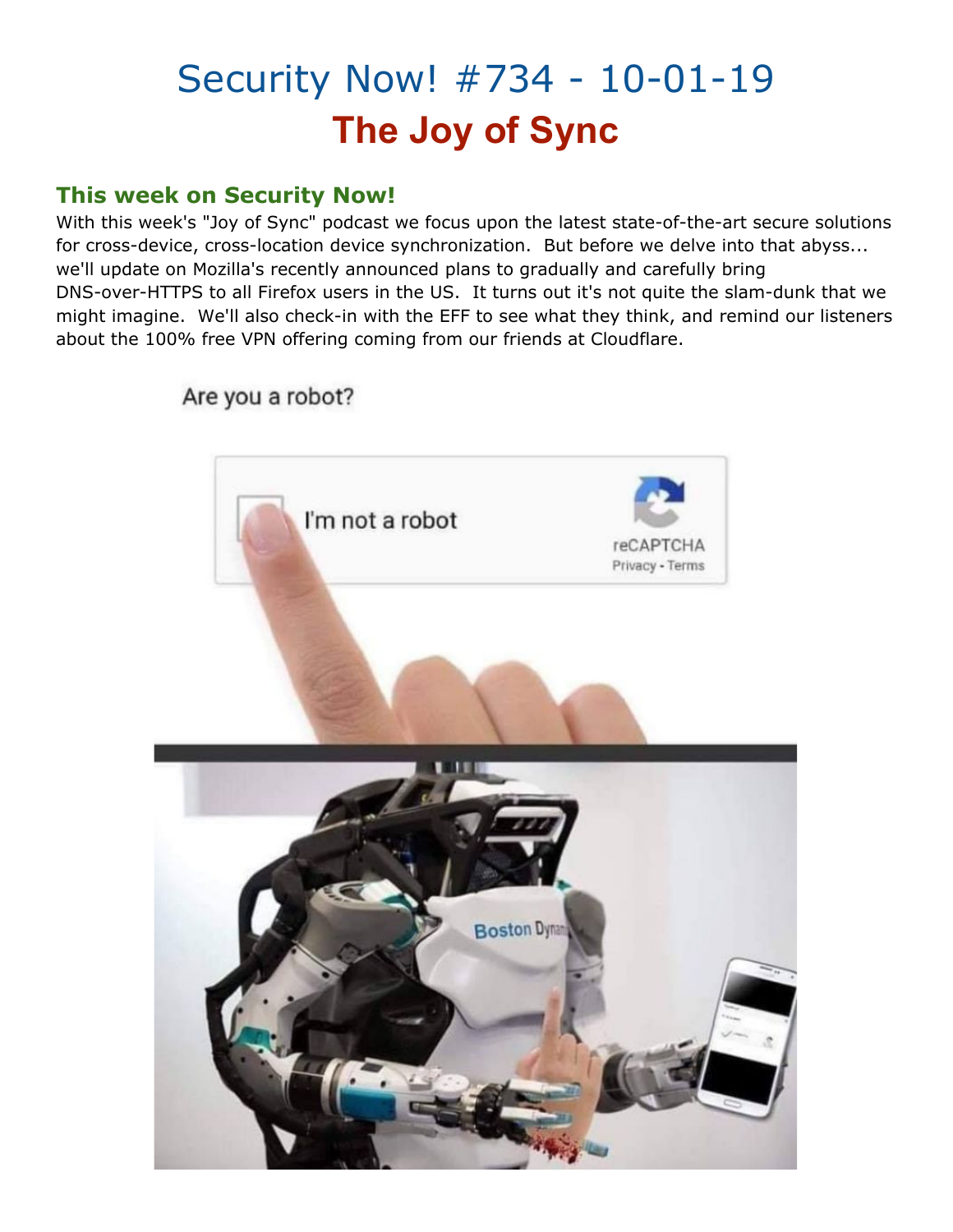### **Security News**

#### **Mozilla moves CAUTIOUSLY forward on DoH**

Mozilla plans to gradually enable DNS-over-HTTPS for its US users. Overall, DoH tests have gone well so far. So Mozilla will start rolling out DoH to a small set of US users, then gradually roll it out for more users.

However, DNS is tricky to mess with, because it is used for more than only looking up public domains. It is used as a means of filtering and also as a means of providing access to local non-public resources.

On September 6th, Selena Deckelmann, Mozilla's Senior Director of Firefox Engineering, posted some very interesting details that I know our listeners will find fascinating...

[https://blog.mozilla.org/futurereleases/2019/09/06/whats-next-in-making-dns-over-https-the-d](https://blog.mozilla.org/futurereleases/2019/09/06/whats-next-in-making-dns-over-https-the-default/) [efault/](https://blog.mozilla.org/futurereleases/2019/09/06/whats-next-in-making-dns-over-https-the-default/)

Title: "*What's next in making Encrypted DNS-over-HTTPS the Default*"

In 2017, Mozilla began working on the DNS-over-HTTPS (DoH) protocol, and since June 2018 we've been running experiments in Firefox to ensure the performance and user experience are great. We've also been surprised and excited by the more than 70,000 users who have already chosen on their own to explicitly enable DoH in Firefox Release edition. We are close to releasing DoH in the USA, and we have a few updates to share.

After many experiments, we've demonstrated that we have a reliable service whose performance is good, that we can detect and mitigate key deployment problems, and that most of our users will benefit from the greater protections of encrypted DNS traffic. We feel confident that enabling DoH by default is the right next step. When DoH is enabled, users will be notified and given the opportunity to opt out.

This post includes results of our latest experiment, configuration recommendations for systems administrators and parental controls providers, and our plans for enabling DoH for some users in the USA.

Our latest DoH experiment was designed to help us determine how we could deploy DoH, honor enterprise configuration and respect user choice about parental controls.

We had a few key learnings from the experiment.

● We found that OpenDNS' parental controls and Google's safe-search feature were rarely configured by Firefox users in the USA. In total, 4.3% of users in the study used OpenDNS' parental controls or safe-search. Surprisingly, there was little overlap between users of safe-search and OpenDNS' parental controls. As a result, we're reaching out to parental controls operators to find out more about why this might be happening.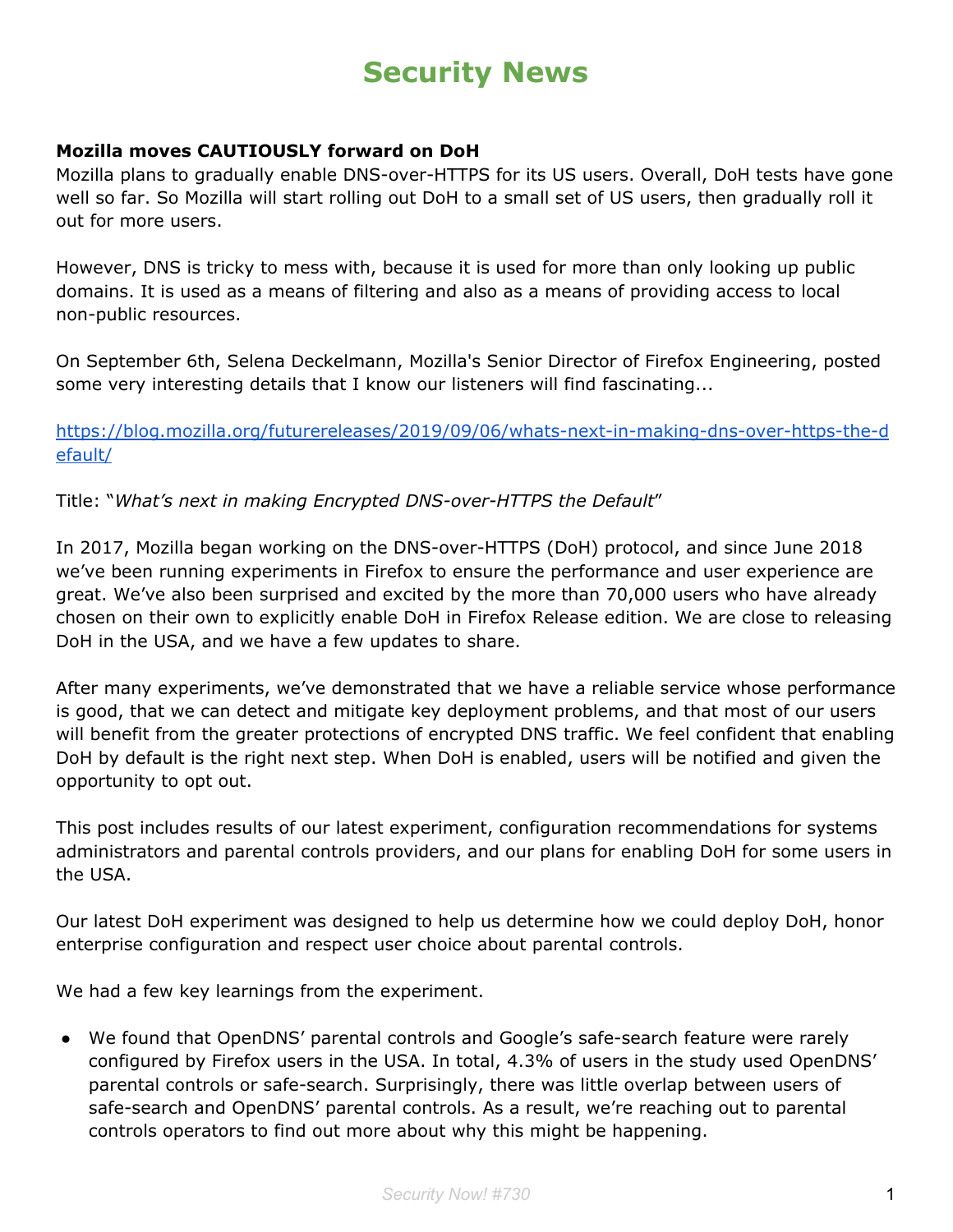● We found 9.2% of users triggered one of our split-horizon heuristics. The heuristics were triggered in two situations: when websites were accessed whose domains had non-public suffixes, and when domain lookups returned both public and private (RFC 1918) IP addresses. There was also little overlap between users of our split-horizon heuristics, with only 1% of clients triggering both heuristics.

Now that we have these results, we want to tell you about the approach we have settled on to address managed networks and parental controls. At a high level, our plan is to:

- Respect user choice for opt-in parental controls and disable DoH if we detect them;
- Respect enterprise configuration and disable DoH unless explicitly enabled by enterprise configuration; and
- Fall back to operating system defaults for DNS when split horizon configuration or other DNS issues cause lookup failures.

We're planning to deploy DoH in "fallback" mode; that is, if domain name lookups using DoH fail or if our heuristics are triggered, Firefox will fall back and use the default operating system DNS. This means that for the minority of users whose DNS lookups might fail because of split horizon configuration, Firefox will attempt to find the correct address through the operating system DNS.

In addition, Firefox already detects that parental controls are enabled in the operating system, and if they are in effect, Firefox will disable DoH. Similarly, Firefox will detect whether enterprise policies have been set on the device and will disable DoH in those circumstances. If an enterprise policy explicitly enables DoH, which we think would be awesome, we will also respect that. If you're a system administrator interested in how to configure enterprise policies, please find documentation here. If you find any bugs, please report them here. Options for Providers of Parental Controls

We're also working with providers of parental controls, including ISPs, to add a canary domain to their blocklists. This helps us in situations where the parental controls operate on the network rather than an individual computer. If Firefox determines that our canary domain is blocked, this will indicate that opt-in parental controls are in effect on the network, and Firefox will disable DoH automatically. If you are a provider of parental controls, details are available here. Please reach out to us for more information at doh-canary-domain@mozilla.com. We're also interested in connecting with commercial blocklist providers, in the US and internationally.

This canary domain is intended for use in cases where users have opted in to parental controls. We plan to revisit the use of this heuristic over time, and we will be paying close attention to how the canary domain is adopted. If we find that it is being abused to disable DoH in situations where users have not explicitly opted in, we will revisit our approach. Plans for Enabling DoH Protections by Default

We plan to gradually roll out DoH in the USA starting in late September. Our plan is to start slowly enabling DoH for a small percentage of users while monitoring for any issues before enabling for a larger audience. If this goes well, we will let you know when we're ready for 100% deployment. For the moment, we encourage enterprise administrators and parental control providers to check out our config documentation and get in touch with any questions.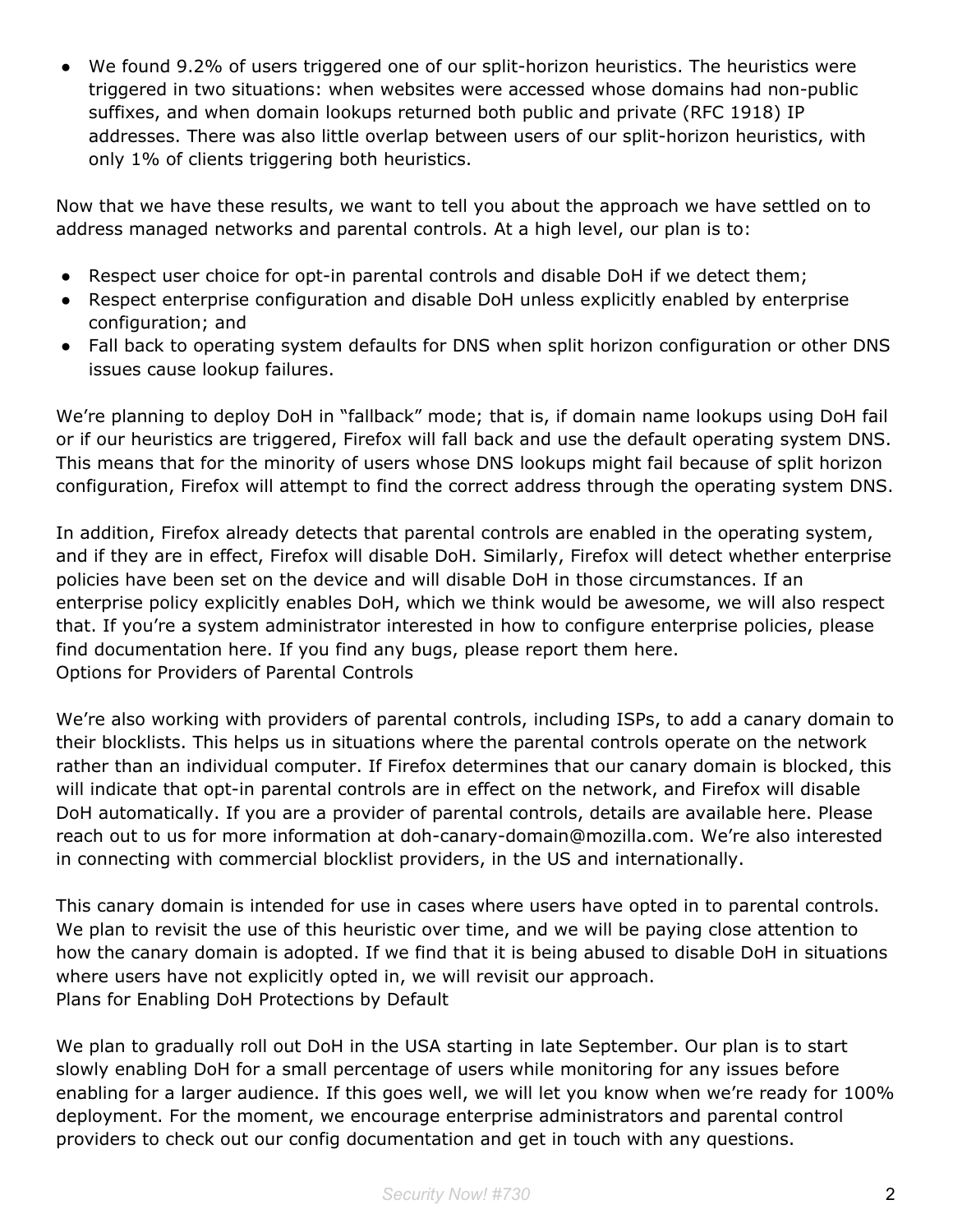#### **The EFF weighs in on DoH**

Title: "Encrypted DNS Could Help Close the Biggest Privacy Gap on the Internet. Why Are Some Groups Fighting Against It?" [https://www.eff.org/deeplinks/2019/09/encrypted-dns-could-help-close-biggest-privacy-gap-int](https://www.eff.org/deeplinks/2019/09/encrypted-dns-could-help-close-biggest-privacy-gap-internet-why-are-some-groups) [ernet-why-are-some-groups](https://www.eff.org/deeplinks/2019/09/encrypted-dns-could-help-close-biggest-privacy-gap-internet-why-are-some-groups)

Thanks to the success of projects like Let's Encrypt and recent UX changes in the browsers, most page-loads are now encrypted with TLS. But DNS, the system that looks up a site's IP address when you type the site's name into your browser, remains unprotected by encryption.

Because of this, anyone along the path from your network to your DNS resolver (where domain names are converted to IP addresses) can collect information about which sites you visit. This means that certain eavesdroppers can still profile your online activity by making a list of sites you visited, or a list of who visits a particular site. Malicious DNS resolvers or on-path routers can also tamper with your DNS request, blocking you from accessing sites or even routing you to fake versions of the sites you requested.

A team of engineers is working to fix these problems with "DNS over HTTPS" (or DoH), a draft technology under development through the Internet Engineering Task Force that has been championed by Mozilla. DNS over HTTPS prevents on-path eavesdropping, spoofing, and blocking by encrypting your DNS requests with TLS.

Alongside technologies like TLS 1.3 and encrypted SNI, DoH has the potential to provide tremendous privacy protections. But many Internet service providers and participants in the standardization process have expressed strong concerns about the development of the protocol. The UK Internet Service Providers Association even went so far as to call Mozilla an "Internet Villain" for its role in developing DoH.

ISPs are concerned that DoH will complicate the use of captive portals, which are used to intercept connections briefly to force users to log on to a network, and will make it more difficult to block content at the resolver level. DNS over HTTPS may undermine plans in the UK to block access to online pornography (the block, introduced as part of the Digital Economy Act of 2017, was planned to be implemented through DNS).

Members of civil society have also expressed concerns over plans for browsers to automatically use specific DNS resolvers, overriding the resolver configured by the operating system (which today is most often the one suggested by the ISP). This would contribute to the centralization of Internet infrastructure, as thousands of DNS resolvers used for web requests would be replaced by a small handful.

That centralization would increase the power of the DNS resolver operators chosen by the browser vendors, which would make it possible for those resolver operators to censor and monitor browser users' online activity. This capability prompted Mozilla to push for strong policies that forbid this kind of censorship and monitoring. The merits of trusting different entities for this purpose are complicated, and different users might have reasons to make different choices. But to avoid having this technology deployment produce such a powerful centralizing effect, EFF is calling for widespread deployment of DNS over HTTPS support by Internet service providers themselves. This will allow the security and privacy benefits of the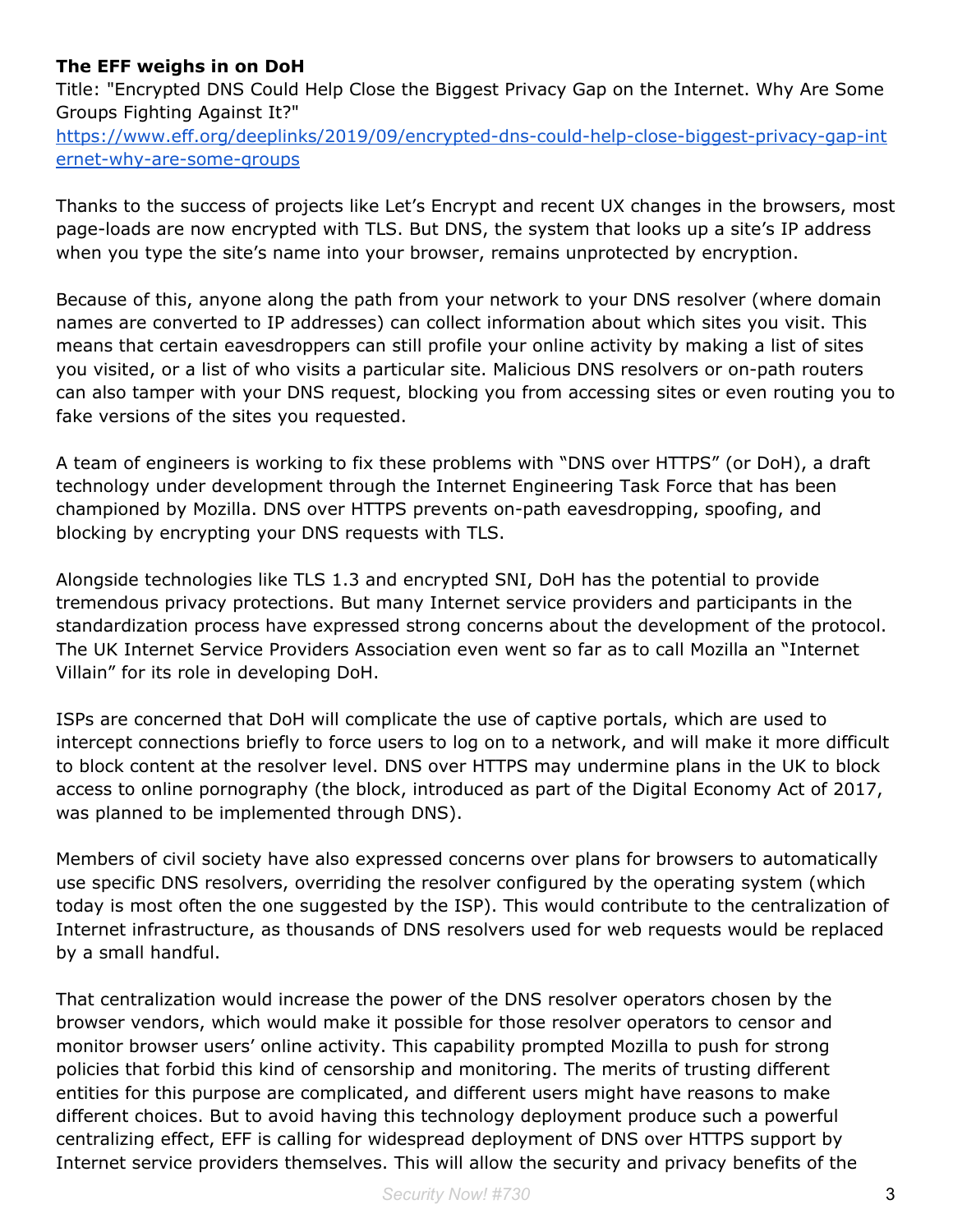technology to be realized while giving users the option to continue to use the huge variety of ISP-provided resolvers that they typically use now. Several privacy-friendly ISPs have already answered the call. We spoke with Marek Isalski, Chief Technology Officer at UK-based ISP Faelix, to discuss their plans around encrypted DNS.

Faelix has implemented support for DNS over HTTPS on their pdns.faelix.net resolver. They weren't motivated by concerns about government surveillance, Marek says, but by "the monetisation of our personal data." To Marek, supporting privacy-protecting technologies is a moral imperative. "I feel it is our calling as privacy- and tech-literate people to help others understand the rights that GDPR has brought to Europeans," he said, "and to give people the tools they can use to take control of their privacy."

EFF is very excited about the privacy protections that DoH will bring, especially since many Internet standards and infrastructure developers have pointed to unencrypted DNS queries as an excuse to delay turning on encryption elsewhere in the Internet. But as with any fundamental shift in the infrastructure of the Internet, DoH must be deployed in a way that respects the rights of the users. Browsers must be transparent about who will gain access to DNS request data and give users an opportunity to choose their own resolver. ISPs and other operators of public resolvers should implement support for encrypted DNS to help preserve a decentralized ecosystem in which users have more choices of whom they rely on for various services. They should also commit to data protections like the ones Mozilla has outlined in their Trusted Recursive Resolver policy. With these steps, DNS over HTTPS has the potential to close one of the largest privacy gaps on the web.

With all of this happy news, we do need to remember that even though our communications are encrypted, and now our DNS lookups will be encrypted and hidden, the IP address to which we are communicating remains in the clear and fully visible.

As we know, the only good solution to that problem is to tunnel all of our browser traffic through a virtual private network.

Interestingly, our friends at Cloudflare have an offering called WARP that promises to perhaps also fix that…

<https://blog.cloudflare.com/1111-warp-better-vpn/>

Currently offered for mobile only with apps for iOS and Android, but desktop support planned.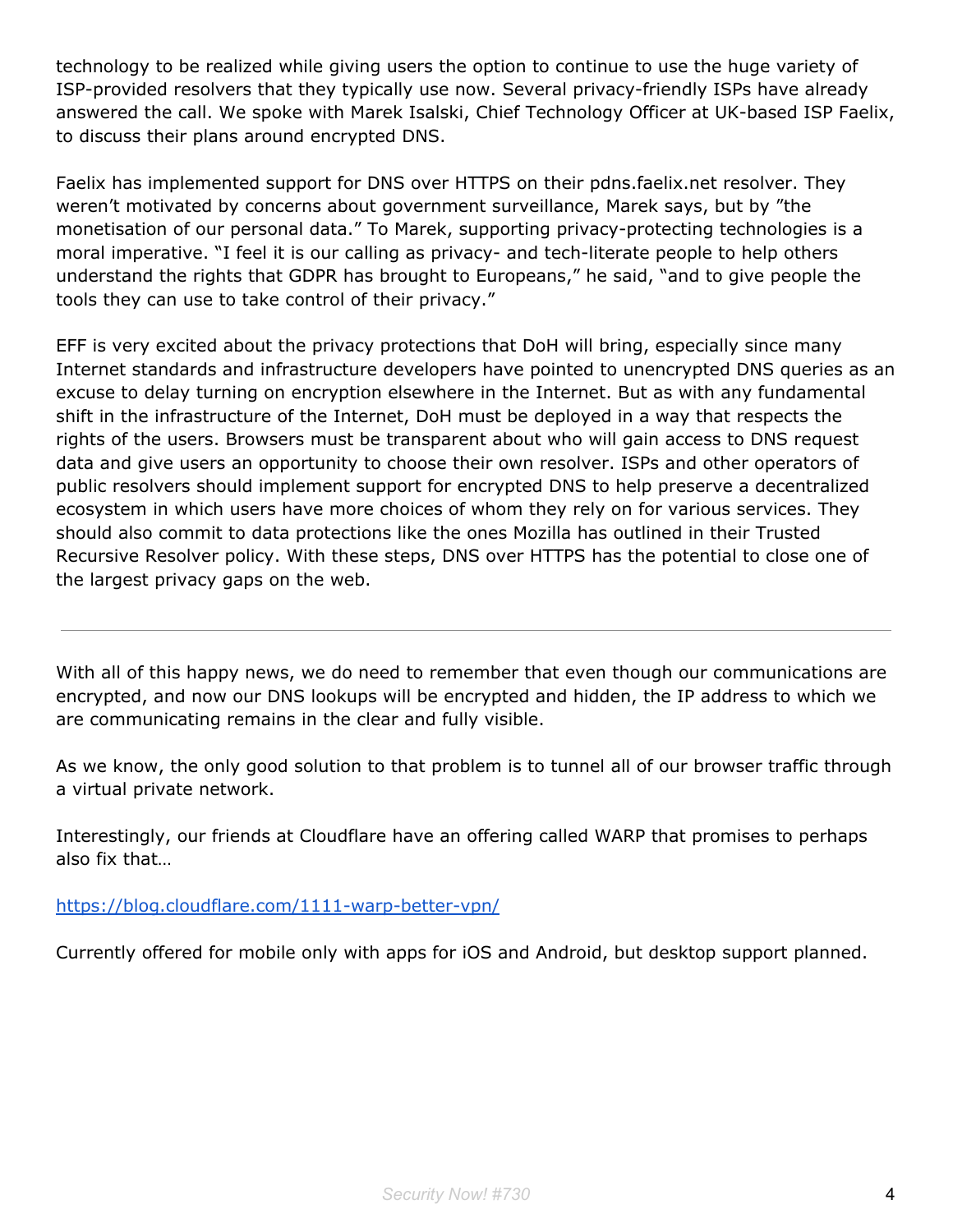#### **Closing The Loop Ashton @ashtonc**

Hi Steve,

On the latest SN you mentioned BoxCryptor Classic for transparent encryption of synchronized files. I was using it for years (ever since you mentioned it on a previous SN episode) with great success, but the fact that they discontinued development on Classic never sat well with me. A couple years ago I found and moved to Cryptomator, which is open source donationware that does the same thing. It's cross-platform, and has Android/iOS apps (though those aren't free). Thought you might want to check it out.

<https://cryptomator.org/>

I agree completely.

First of all, BoxCryptor CAN still be used for free for TNO cloud storage with the limitations that it will only sync two devices and only with a single cloud provider. My big complaint with BoxCryptor is that they have switched a software rental plan where it's no longer possible to purchase -- for any price -- a version that is not artificially constrained. Anything beyond two devices and a single cloud provider requires a subscription. So that's where I say no.

Cryptomator is the logical inheritor of BoxCryptor. It runs on everything. It's open source and encrypts all file metadata, so that the cloud sees nothing. It doesn't itself deal with synchronization, but rather relies upon the cloud provider's folder and file sync. When in encrypted vault is opened, a virtual drive is created.

So, while Cryptomator is not one of the two tools or services I have chosen, it may be perfect if it fits your needs.

#### **Paul Comfort @PCComf**

Steve,

I listened to your file sync episode and felt your pain. I've done a lot of sync testing and I have used or tested most major platforms both with my own storage and using cloud storage. I wanted to make you aware of a TNO solution I've found that meet my various needs best, and think it might also do the same for you: sync.com I recommend the Business Solo plan, which is similar in pricing to Dropbox.

Any TNO solution is going to have inherent limitations to what they can do simply because they can't see your data. It is going to make them less feature-full than Dropbox or OneDrive, for example, but sync.com makes the most of what it can do and provides enough features for me. They still allow web access through an in-browser local decryption similar to what LastPass does.

I currently sync over 100k files with them across several systems, both MacOS and Windows.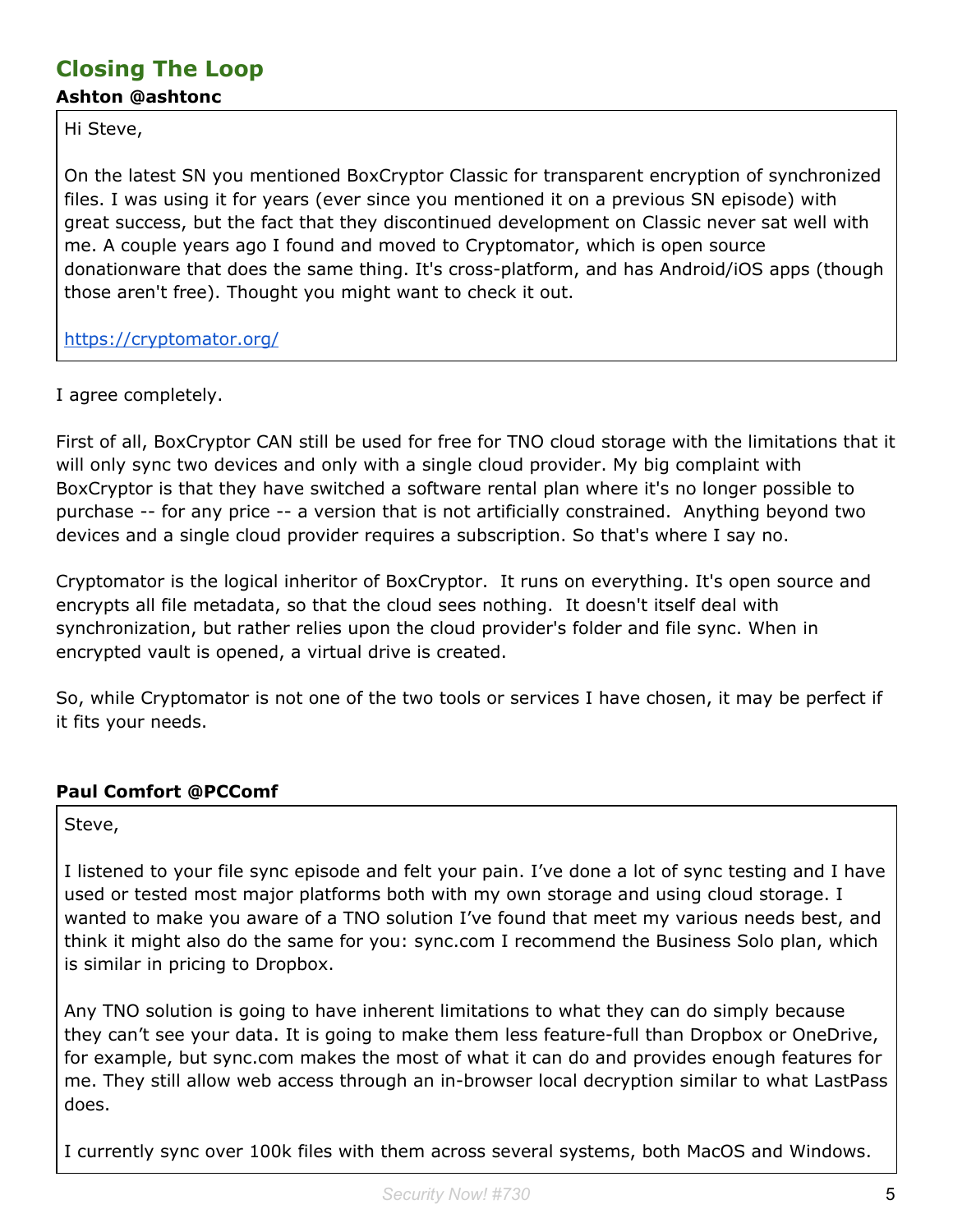During my testing, that number of files gave both SYNCTHING and SpiderOAK trouble. I make use of their archive function/location for things I never want sync'd. I make use of their selective sync for systems that don't need my entire file structure. The one Dropbox/iCloud/OneDrive-like feature I wish it had would be on-demand sync so that my systems with smaller drives can still display the entire tree but only download items when I need them, but selective sync makes up for that - I just need to be smarter about what I sync. I also have a system connected to a Drobo that synchronizes everything to the Drobo so I can take a full personal backup of all the online data in case something happens to them.

I'm not affiliated with them at all except as a customer even though this message probably sounds like an advertisement. I'm just a satisfied user and I think it would meet your requirements better than any other solution you mentioned.

I tweeted back to Paul and let him know that, yes indeed... SYNC.com, for many of the reasons he noted, was one of the two tools I had settled upon after looking at everything. And I'll have much more to say about sync.com in a few minutes.

# The Joy of Sync

#### **What did I examine?**

- OwnCloud & NextCloud
- Cryptomator
- <https://www.cryfs.org/howitworks/>
- <https://www.syncovery.com/>
- <https://www.duplicati.com/>
- <https://duplicacy.com/>
- [https://tresorit.com](https://tresorit.com/)
- <https://www.pcloud.com/cloud-storage-pricing-plans.html>
- AJC Sync: <https://ajcsoft.com/file-sync.htm>
- Veracrypt w/Dropbox or other Cloud provider.

#### **Sync**

- 5.0 GB to play with for free (Dropbox gives 2.0 GB for Free)
- Personal plan, 500GB for \$4/mo.
- Solo business:
- 2TB for \$8/mo. (Dropbox charges \$10/mo for 2TB)
- $\bullet$  3TB for \$10/mo.
- $\bullet$  4TB for \$15/mo.

#### What is it?

Sync.com is a cloud service that's more affordable than Dropbox, though without all of that extra "value-add" that Dropbox offers. I put "Value add" in quotes because I have zero need for any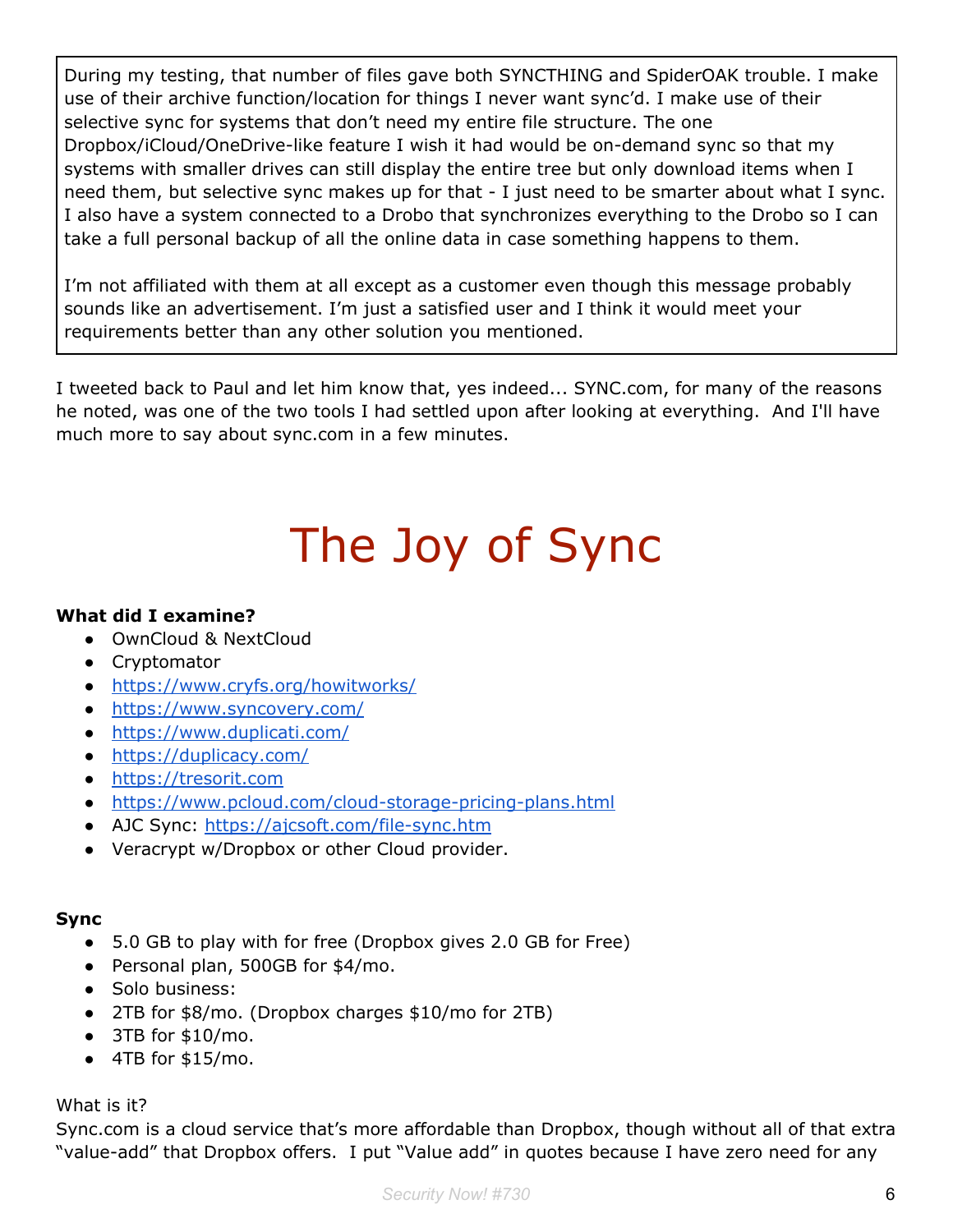of that. It's just annoying and in the way for me. I prefer simpler and clean purpose-specific offerings… which is exactly what Sync.com offers.

#### **Sync Privacy:**

#### *Protect your ideas, your work - your stuff*

We believe that privacy is a fundamental right, and that productivity in the cloud doesn't have to come at the expense of your security or privacy. It's why we built Sync.

#### *Only you can access your files*

Most cloud storage providers differ from Sync because they can access, scan and read your files. Sync's end-to-end encrypted storage platform and apps ensure that only you can access your data in the cloud. We can't read your files and no one else can either.

#### *Take back your privacy*

For far too long, and without knowing it, people have traded away their complete security and privacy when storing their data in the cloud. Sync still believes in absolute privacy, and has built a cloud storage platform based on that foundation. While it may be common knowledge that encryption is the most reliable way to secure information on the Internet, it's meaningless if your cloud provider keeps a copy of your encryption keys.

Sync's unique, zero-knowledge storage platform guarantees your privacy by encrypting and decrypting your data locally (on your computer or device). Most importantly, only you have access to the encryption keys - which means only you have access to your data.

Who has access to your data?

#### Google Drive

The Google terms of service gives their automated systems permission to access the data stored on their servers for the purpose of monetization through advertising.

#### Dropbox

The Dropbox terms of service gives Dropbox employees and trusted "third-parties" permission to access, view and share the files stored on their servers at any time.

#### Box

The Box terms of service gives Box permission to view the files stored on their servers, to ensure users are in compliance with the Box terms of service.

#### Microsoft OneDrive

The Microsoft terms of service gives Microsoft employees permission to view the files stored on their servers, to ensure users are in compliance with the Microsoft terms of service.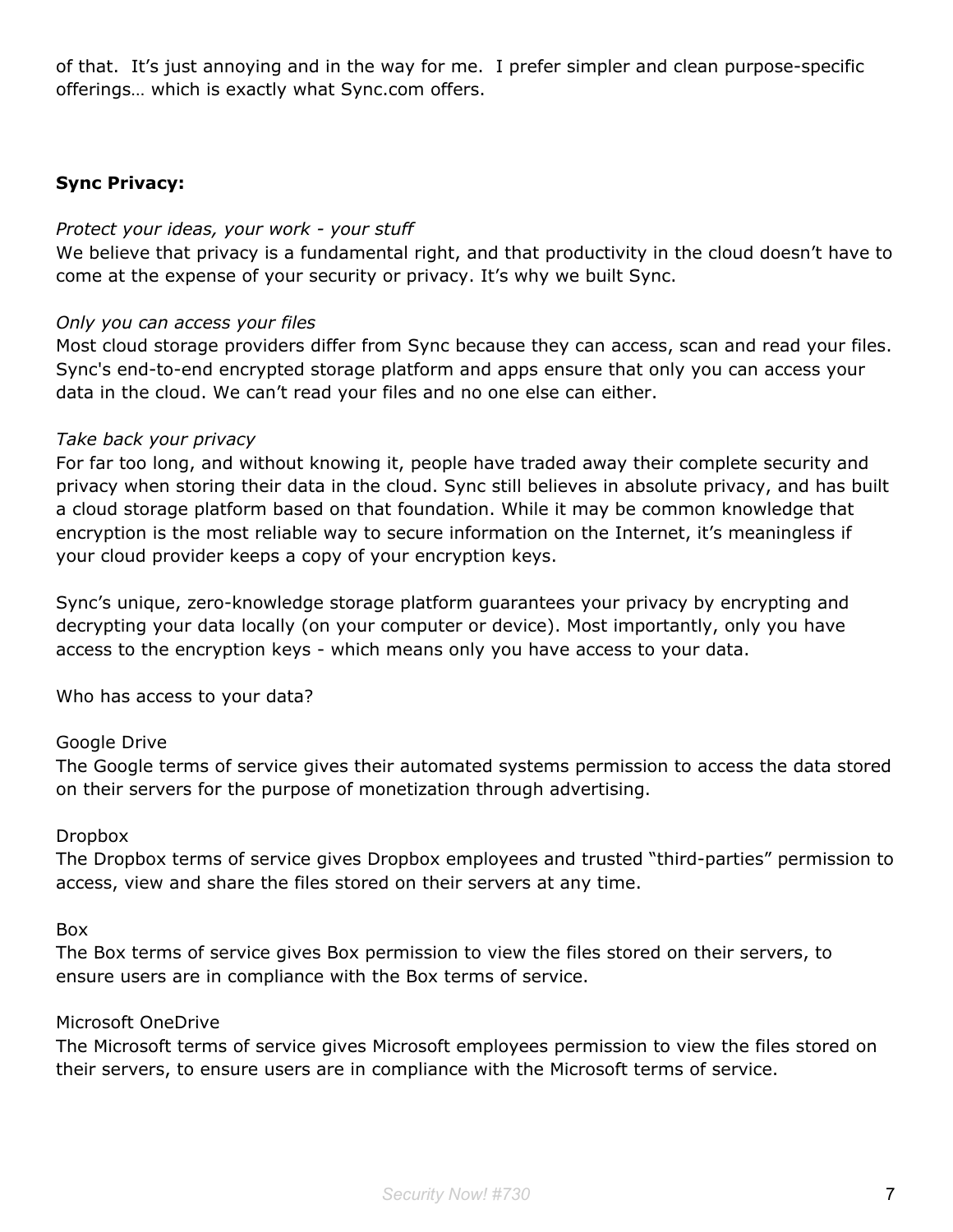#### Features:

How Sync protects you We're committed to protecting your security and privacy in the cloud

100% private cloud

End-to-end encryption protects your confidential data in the cloud from unauthorized access at all times. We can't read your files and no one else can either.

#### Your personal data belongs to you

Sync doesn't collect, sell or share your personal data or app usage information to advertisers or third-parties, and we do not claim ownership of your data.

#### Global data privacy compliance

Sync is safe to use, no matter where your business operates, with USA, EU / UK GDPR, and Canadian compliance built-in, including Canadian data residency.

#### Automatic backup, sync and restore

Sync backs up your files in realtime, and makes it easy to recover deleted files and previous versions of any file, any time. Never lose a file again.

#### Enterprise-grade infrastructure

Data is replicated across multiple SSAE 16 type 2 certified datacentre locations with SAS RAID storage, automatic failover and a 99.9% or better uptime SLA.

#### Account security controls

Two-factor authentication, granular user permissions, remote wipe, custom passwords, expiry dates, notifications and more ensure you're always in control.

How does it work??? (Technical Overview)

#### Zero-knowledge, end-to-end encryption

- File and file meta data is encrypted client-side and remains encrypted in transit and at rest.
- Web panel, file sharing and share collaboration features are also zero-knowledge.
- Private encryption keys are only accessible by the user, never by Sync.
- Passwords are never transmitted or stored, and are only ever known by the user.

The Juicy Crypto Details...

A randomly generated 2048 bit RSA private encryption key serves as the basis for all encryption at Sync. During account creation, a unique private key is generated and encrypted with 256 bit AES GCM, locked with the user's password. This takes place client-side, within the web browser or app. PBKDF2 key stretching with a high iteration count is used to help make weak passwords more cryptographically secure.

Encrypted private keys are stored on Sync's servers, and downloaded and decrypted locally by the desktop app, web panel or mobile apps after successful authentication. At no time does Sync have access to a user's private key.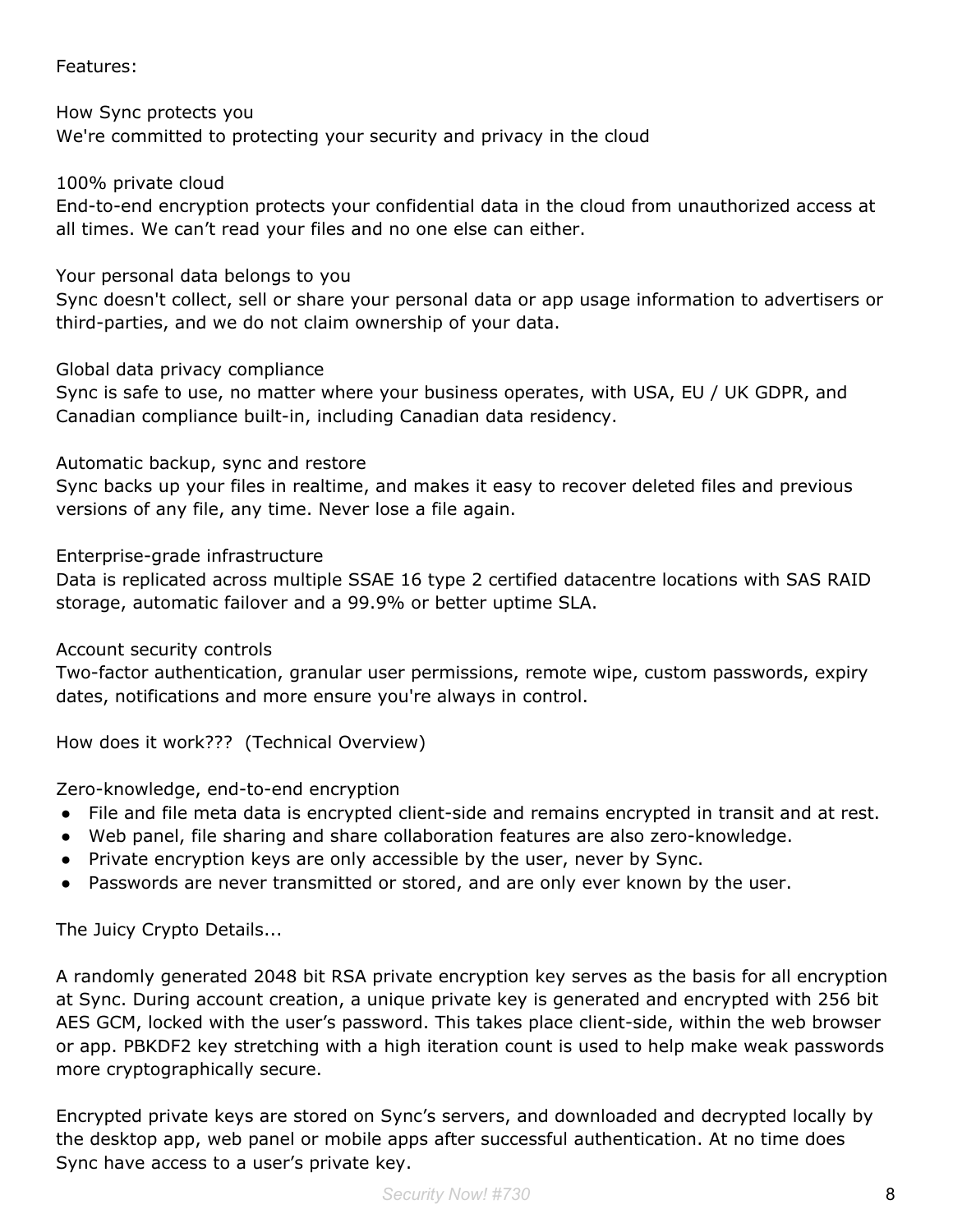A username and password is required to authenticate and log into the Sync desktop app, the Sync web panel, and Sync's mobile apps. *(I LOVED the fact that when I was signing up the "Use eMail for Password Recovery" was NOT checked by default! I still can't quite believe that… but it was SO refreshing and confidence-inspiring to see!)*

During authentication, a BCRYPT hash of the user inputted password is generated locally on the computer or device, using a unique salt that is stored on the server. Bcrypt is a one-way hashing mechanism, meaning the hash cannot be unhashed or deciphered. The benefit of bcrypt is that it is slow by-design, which prevents brute force or rainbow table attacks. At no time is the user's actual password transmitted or stored.

The server authenticates against the hash, but at no time is the hash itself stored. Successful authentication allows the app to download the user's encrypted private key, which is then decrypted locally with the user's actual password.

Sync's web panel runs client side, within the web browser, as a self-contained AngularJS app. The web panel utilizes the Stanford Javascript Crypto Library, a Javascript implementation of ISAAC (a fast cryptographic random number generator), and HTML5 local storage. This means only modern web browsers are supported - in other words, Internet Explorer 10 is the minimum requirement.

The web panel authenticates the user, downloads the encrypted encryption keys, decrypts the keys locally within the web browser, and then downloads and decrypts file and file meta data as required. Passwords are never transmitted or stored during this process. The web panel is open source - source code is easily viewable from any web browser for those technically inclined to see how it works.

File data is always encrypted, in transit and at rest. Sync utilizes a unique 256 bit AES GCM data key on each file, locked with the user's 2048 bit RSA key. File meta data is encrypted separately with the user's password (PBKDF2 key stretched) to generate a key for 256 bit AES GCM. This happens locally on the user's computer or device before the files are transferred to Sync's servers, and ensures that the encrypted file data stored on Sync's servers is impossible to access, even in the event that the servers themselves are compromised.

Secure links are locked with a unique password appended to the link after the hash tag (#) in the URL. The data appended to a URL after the hash tag is called a fragment identifier, which is never transmitted or stored, meaning the password is never known to Sync. The password itself is key stretched using PBKDF2 with a high iteration count, to generate the encryption key used to unlock the link.

Shared folders utilize "key wrapping" to allow files to be shared between different Sync users privately, without the need to re-encrypt the actual file data when users are added and removed from the share. Sync never has access to file data, even when being shared. When a new share folder is created, the unique encryption key on each file within the share is encrypted with a unique 512 bit share key that is created specifically for the share. The share key is then encrypted with the RSA 2048 public key of each user, and locked with the user's RSA private key (which is encrypted with the user's password).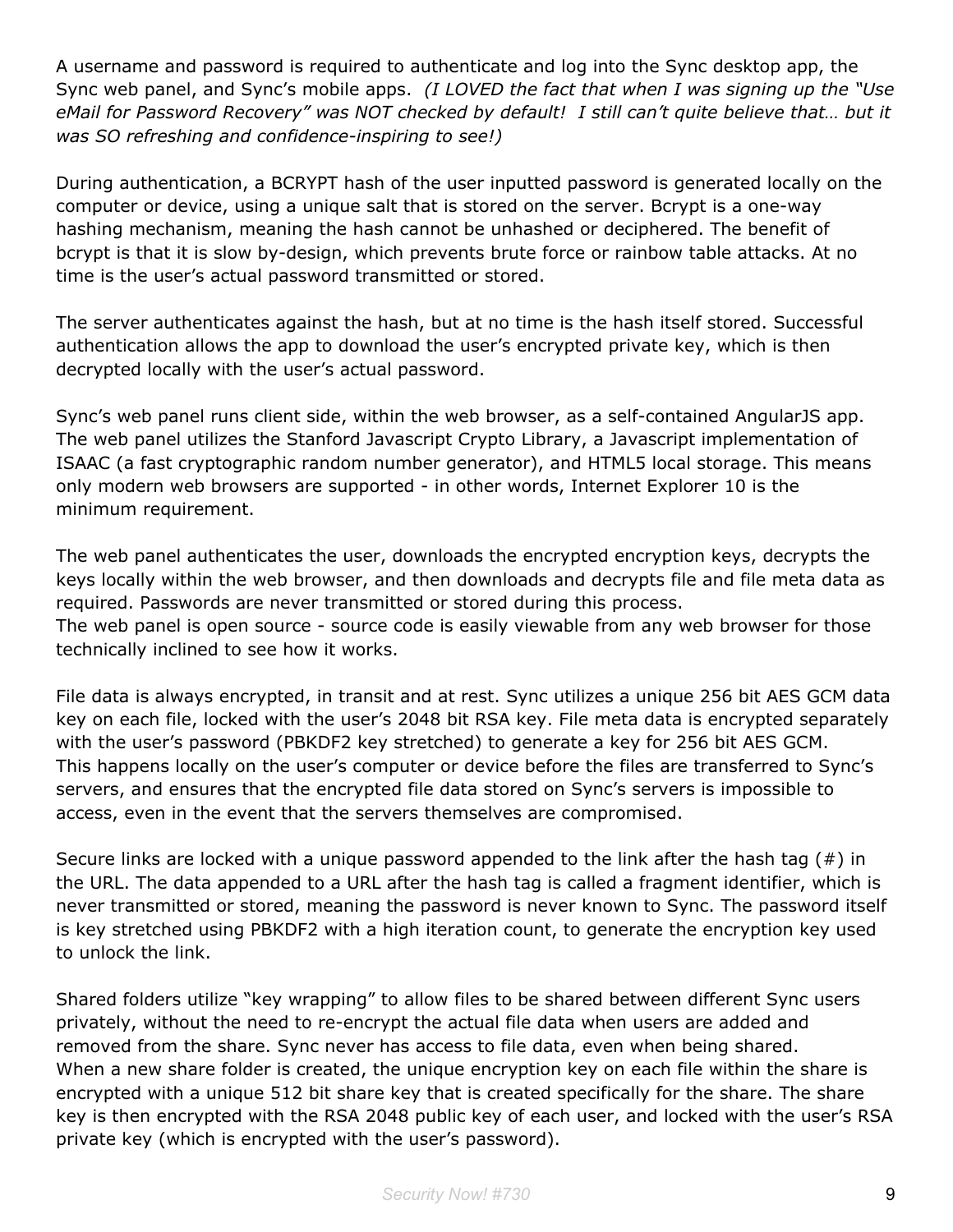The Sync desktop app allows the user to log into the web panel automatically. To accomplish this securely, the desktop app generates a random one time password (OTP) which is used to encrypt the user's 2048 bit RSA encryption keys. The encrypted encryption keys are then stored in memcache on the server for 30 seconds.

The web panel is then loaded locally, using a unique URL (also generated locally) that contains a memcache lookup value and the OTP value. These values are appended after the hash tag (#) in the URL to ensure they are never transmitted. The web panel decrypts the encrypted encryption keys locally within the web browser, using the OTP.

At no time during this process does Sync have access to the user's raw encryption keys or the OTP. SSO can be disabled by enabling two-factor authentication.

SSL / TLS

Sync utilizes SSL / TLS (https) for all data transfers, however does not rely on SSL for any meaningful security, as SSL on it's own cannot be trusted. SSL is applied as an extra layer on top

of the 2048 bit RSA and 256 bit AES encryption used to encrypt each file. This ensures that in the event that SSL is compromised (for example a man in the middle attack, or an SSL software vulnerability), file data remains encrypted and impossible to access.

Sync.com =does= sync only to its own added folder, but by using NTFS Junction Points -- which are a form of directory-level hard link -- I've been able to make peace with that.

- 1. Move the directories that you wish to place under cloud backup and cross-system synchronization into the "sync" folder.
- 2. Use the Windows' "mklink" command with the /J (for Junction Point) parameter to replace the now-missing directory with a Junction Point link to its new location.

| $C:\mathrm{mklink}$<br>Creates a symbolic link. |                                                                           |
|-------------------------------------------------|---------------------------------------------------------------------------|
| MKLINK [[/D]   [/H]   [/J]] Link Target         |                                                                           |
| /D                                              | Creates a directory symbolic link. Default is a file<br>symbolic link.    |
| /H                                              | Creates a hard link instead of a symbolic link.                           |
| $\sqrt{1}$                                      | Creates a Directory Junction.                                             |
| Link                                            | specifies the new symbolic link name.                                     |
| Target                                          | specifies the path (relative or absolute) that the new link<br>refers to. |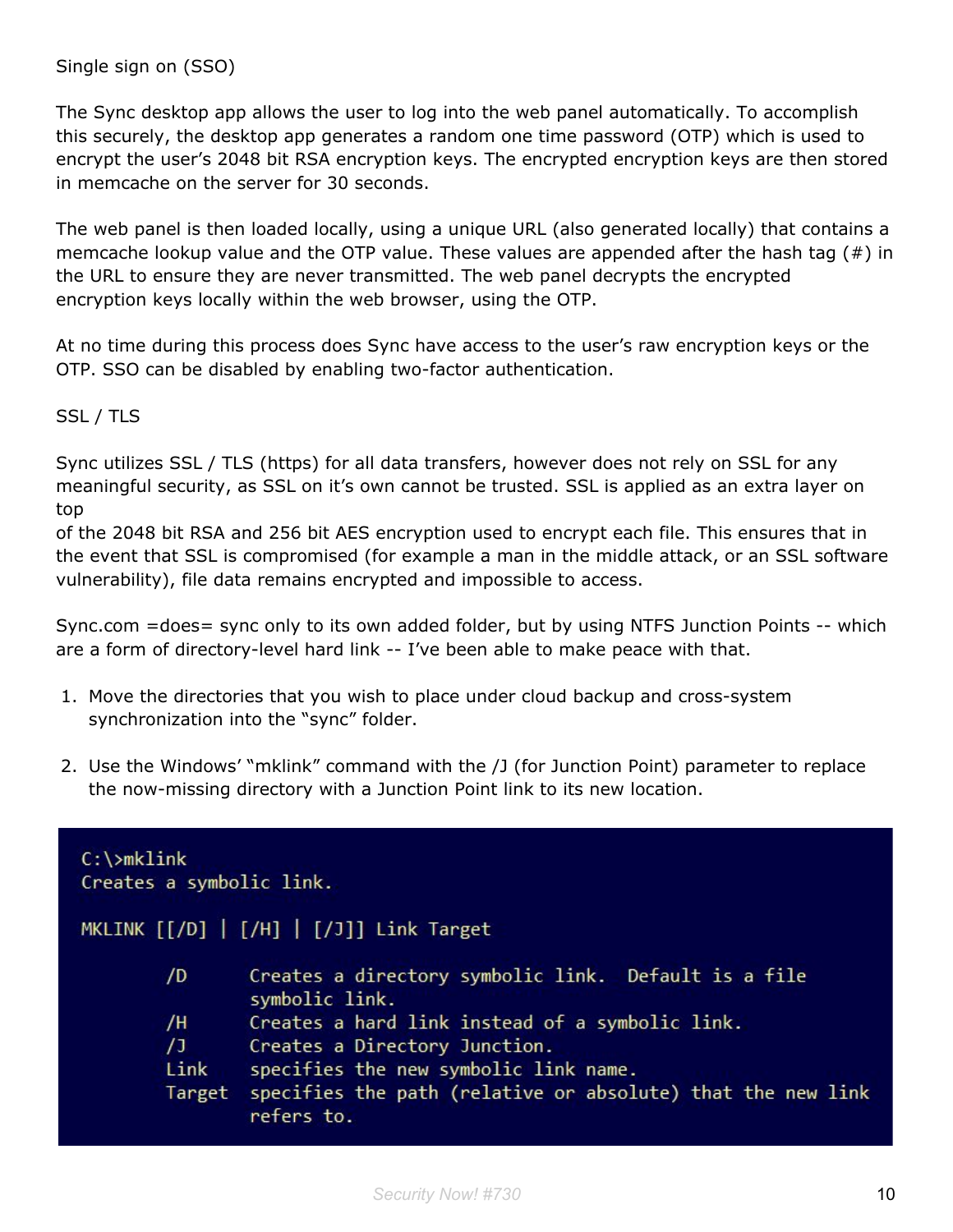And you're done! Unlike with a symbolic link, the Junction Point link is transparent. You see the directory in Windows Explorer and in a command window you cannot tell the difference. You can change to that directory just as though it had never been moved under the "sync" directory.

Windows, Mac, iOS, Android… but NO Linux client yet. They have stated that it's on their roadmap. But I have a workaround that might solve that problem for some needs...

#### **SyncThing**

Syncthing describes itself as: A continuous file synchronization program which synchronizes files between two or more computers and replaces proprietary sync and cloud services with something open, trustworthy and decentralized. [They say] Your data is your data alone and you deserve to choose where it is stored, if it is shared with some third party and how it's transmitted over the internet.

SyncThing's formal statement of goals:

Syncthing should be:

#### 1. Safe From Data Loss

Protecting the user's data is paramount. We take every reasonable precaution to avoid corrupting the user's files. This is the overriding goal, without which synchronizing files becomes pointless. This means that we do not make unsafe trade offs for the sake of performance or, in some cases, even usability.

#### 2. Secure Against Attackers

Again, protecting the user's data is paramount. Regardless of our other goals we must never allow the user's data to be susceptible to eavesdropping or modification by unauthorized parties. This should be understood in context. It is not necessarily reasonable to expect Syncthing to be resistant against well equipped state level attackers. We will however do our best. Note also that this is different from anonymity which is not, currently, a goal.

#### 3. Easy to Use

Syncthing should be approachable, understandable and inclusive. Complex concepts and maths form the base of Syncthing's functionality. This should nonetheless be abstracted or hidden to a degree where Syncthing is usable by the general public.

#### 4. Automatic

User interaction should be required only when absolutely necessary. Specifically this means that changes to files are picked up without prompting, conflicts are resolved without prompting and connections are maintained without prompting. We only prompt the user when it is required to fulfill one of the (overriding) Secure, Safe or Easy goals.

#### 5. Universally Available

Syncthing should run on every common computer. We are mindful that the latest technology is not always available to any given individual. Computers include desktops, laptops, servers, virtual machines, small general purpose computers such as Raspberry Pis and, where possible,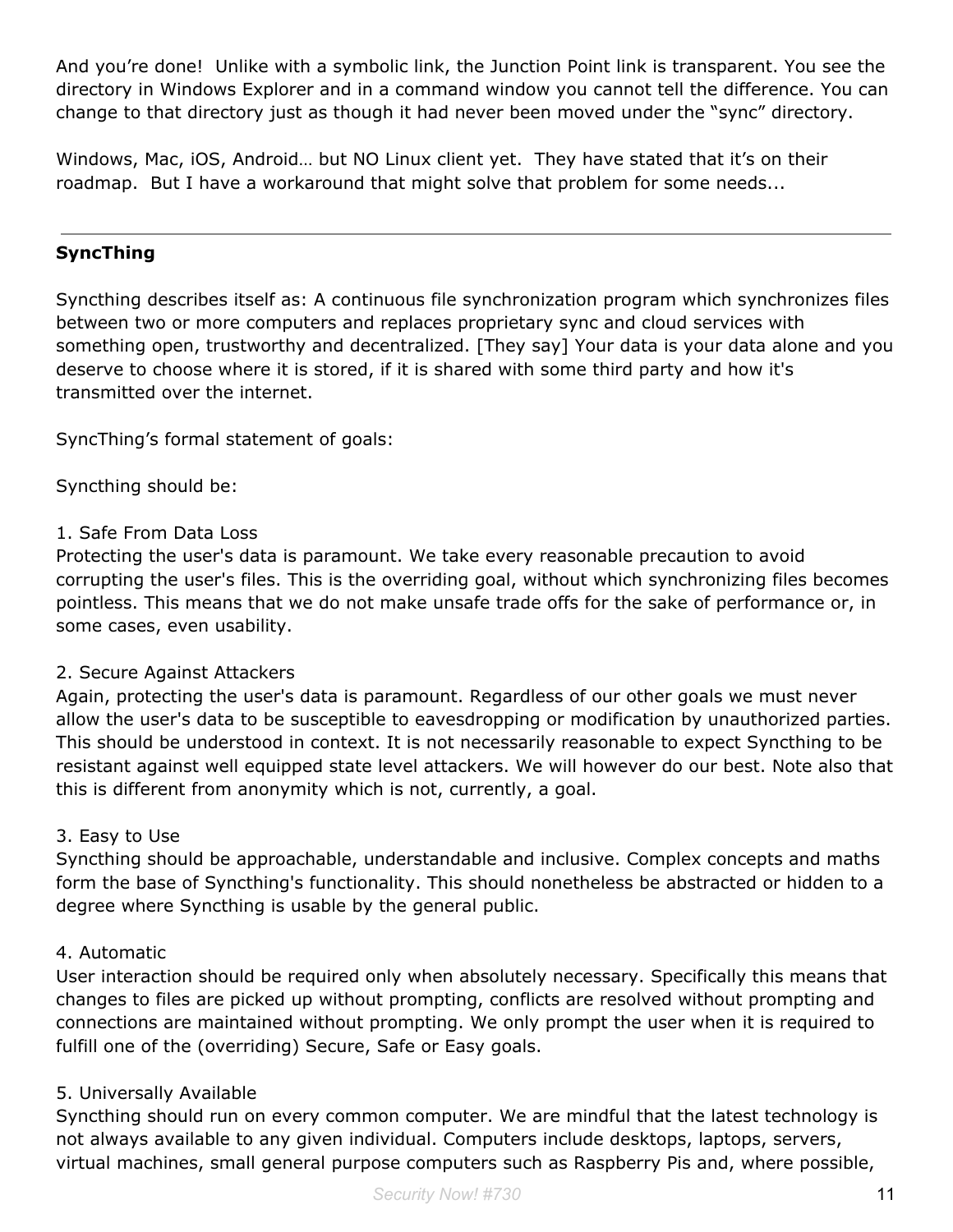tablets and phones. NAS appliances, toasters, cars, firearms, thermostats and so on may include computing capabitilies but it is not our goal for Syncthing to run smoothly on these devices.

#### 6. For Individuals

Syncthing is primarily about empowering the individual user with safe, secure and easy to use file synchronization. We acknowledge that it's also useful in an enterprise setting and include functionality to support that. If this is in conflict with the requirements of the individual, those will however take priority.

#### 7. Everything Else

There are many things we care about that don't make it on to the list. It is fine to optimize for these values as well, as long as they are not in conflict with the stated goals above. For example, performance is a thing we care about. We just don't care more about it than safety, security, etc. Maintainability of the code base and providing entertainment value for the maintainers are also things that matter. It is understood that there are aspects of Syncthing that are suboptimal or even in opposition with the goals above. However, we continuously strive to align Syncthing more and more with these goals.

#### **My original Syncthing Setup:**

A 5-node SyncThing peer-to-peer network with two of them being Drobos at different locations. The two Drobos had multi-tier versioning setup for those directories where it made sense. One node was a \$35 Raspberry PI setup with rclone and mount to "mount" my DropBox account onto the Raspberry Pi's filesystem so that my SyncThing network was publicly available, too.

#### **SyncThing**

NAT traversing peer-to-peer Runs on Drobo and other NAS. Runs on Raspberry Pi's. Self-hosted & completely free. SyncThing is in the FreeBSD FreshPorts collection.

*Arbitrary folder sync.* Real-time change detection, file & folder rename detection

#### **A SyncThing-To-Public Cloud Bridge:**

I setup a \$35 Raspberry Pi 3B+ as a "DropBox gateway" for SyncThing.

I used "rclone" with "rmount" to "mount" the remote cloud drive (DropBox) as a local filesystem on Linux running on the R-Pi3. Then I configured the P-Pi's instance of SyncThing to sync the other peer machines to directories on the "local" filesystem.

One trouble is that for the system to work the R-Pi needs to fully cache the files on its own drive... and when that's an SD card it's not going to hold up over time. The solution would be to setup a RAM drive and to arrange for the caching to take place there.